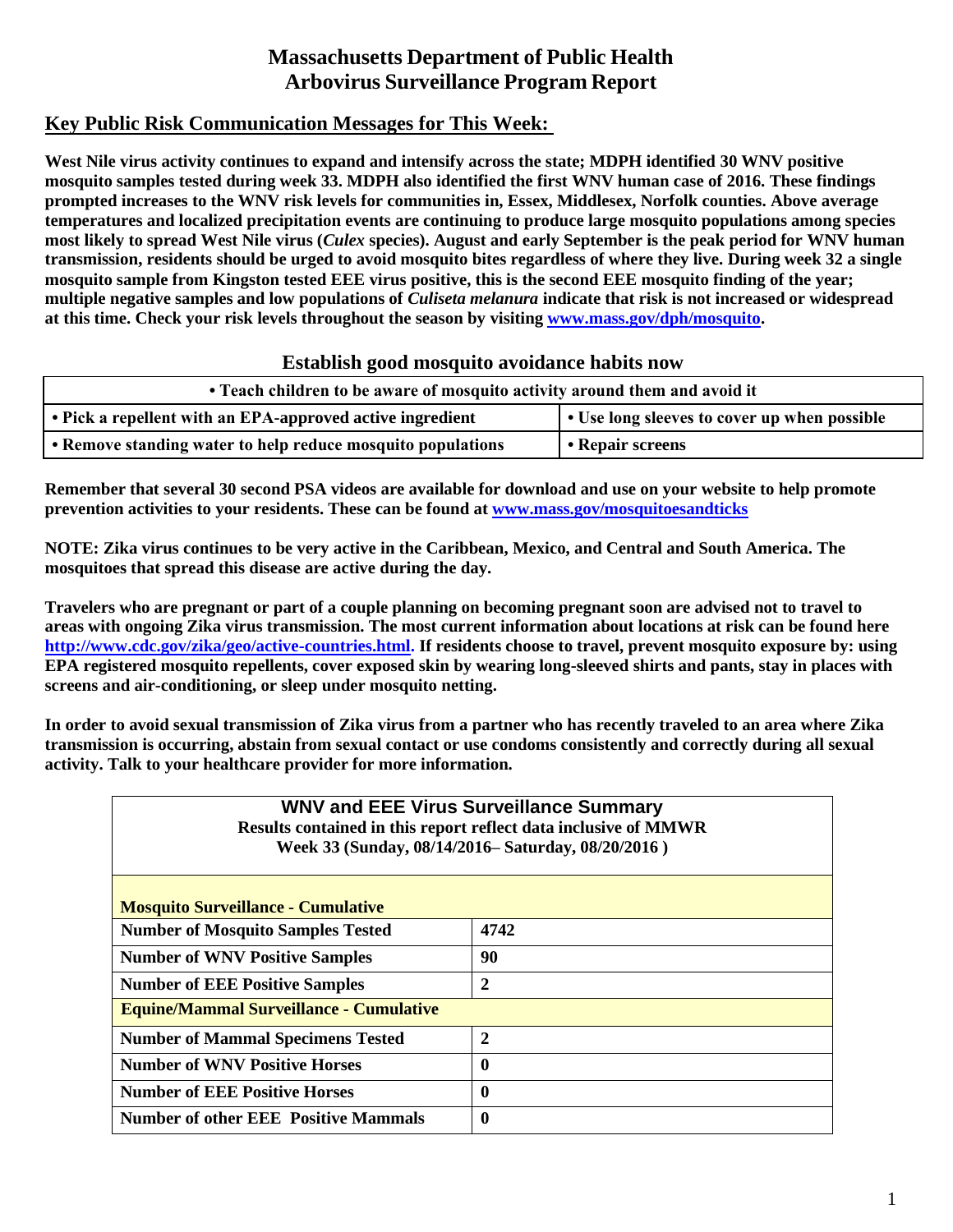| <b>Human Surveillance - Cumulative</b>  |     |  |  |  |  |
|-----------------------------------------|-----|--|--|--|--|
| <b>Number of Human Specimens Tested</b> | 130 |  |  |  |  |
| <b>Number of Human WNV Cases</b>        |     |  |  |  |  |
| <b>Number of Human EEE Cases</b>        |     |  |  |  |  |

#### **Table 1: Summary of 2016 Mosquito Samples Tested Massachusetts State Public Health Laboratory**

| <b>Summary of 2016 Mosquito Samples Tested</b><br><b>Massachusetts State Public Health Laboratory</b>                                                                                                                                                                                                                                                                  |                                          |                                        |                           |                                             |                                      |                                        |                                  |                                         |                      |            |                                        |                        |
|------------------------------------------------------------------------------------------------------------------------------------------------------------------------------------------------------------------------------------------------------------------------------------------------------------------------------------------------------------------------|------------------------------------------|----------------------------------------|---------------------------|---------------------------------------------|--------------------------------------|----------------------------------------|----------------------------------|-----------------------------------------|----------------------|------------|----------------------------------------|------------------------|
| <b>MMWRWeek:</b><br>(Specimens Tested)                                                                                                                                                                                                                                                                                                                                 | <b>Berkshire</b><br>County<br><b>MCP</b> | <b>Bristol</b><br>County<br><b>MCP</b> | Cape<br>Cod<br><b>MCP</b> | Central<br><b>MA</b><br><b>MCP</b>          | <b>Dukes</b><br>County<br><b>MCP</b> | East<br><b>Middlesex</b><br><b>MCP</b> | Norfolk<br>Country<br><b>MCP</b> | Northeast Plymouth<br>M A<br><b>MCP</b> | County<br><b>MCP</b> | <b>SLI</b> | <b>Suffolk</b><br>County<br><b>MCP</b> | Total<br><b>Tested</b> |
| 24 (6/12-6/18/2016)                                                                                                                                                                                                                                                                                                                                                    | 6                                        | 16                                     | 14                        | 50                                          | $\Omega$                             | $\overline{0}$                         | 12                               | 9                                       | 20                   | 41         | $\Omega$                               | 168                    |
| 25 (6/19-6/25/2016)                                                                                                                                                                                                                                                                                                                                                    | 20                                       | 35                                     | 15                        | 90                                          | $\mathbf{0}$                         | $\overline{0}$                         | 23                               | 42                                      | 22                   | 95         | 4                                      | 346                    |
| 26 (6/26-7/2/2016)                                                                                                                                                                                                                                                                                                                                                     | 32                                       | 20                                     | 35                        | 100                                         | $\overline{0}$                       | 16                                     | 48                               | 67                                      | 40                   | 81         | $\overline{7}$                         | 446                    |
| 27 (7/3-7/09/2016)                                                                                                                                                                                                                                                                                                                                                     | 26                                       | 32                                     | 27                        | 82                                          | 3                                    | $\overline{0}$                         | 61                               | 85                                      | $\mathbf 0$          | 121        | 5                                      | 442                    |
| 28 (7/10-7/16/2016)                                                                                                                                                                                                                                                                                                                                                    | 29                                       | 17                                     | 39                        | 82                                          | 4                                    | 38                                     | 48                               | 92                                      | 78                   | 320        | 26                                     | 773                    |
| 29 (7/17-7/23/2016)                                                                                                                                                                                                                                                                                                                                                    | 36                                       | 30                                     | 27                        | 89                                          |                                      | 37                                     | 56                               | 104                                     | 49                   | 114        | 20                                     | 569                    |
| 30 (7/24-7/30/2016)                                                                                                                                                                                                                                                                                                                                                    | 27                                       | 30                                     | 30                        | 95                                          | $\overline{2}$                       | 12                                     | 62                               | 104                                     | 26                   | 92         | 23                                     | 503                    |
| 31 (7/31-8/06/2016)                                                                                                                                                                                                                                                                                                                                                    | 26                                       | 29                                     | 26                        | 108                                         | $\overline{2}$                       | 23                                     | 54                               | 93                                      | 37                   | 134        | 16                                     | 548                    |
| 32 (8/07-8/13/2016)                                                                                                                                                                                                                                                                                                                                                    | 28<br>29                                 | 27<br>27                               | 34<br>15                  | 84<br>94                                    | $\overline{0}$<br>4                  | 26<br>29                               | 50<br>41                         | 101<br>125                              | 30<br>48             | 66<br>69   | $\overline{7}$<br>13                   | 453<br>494             |
| 33 (8/14-8/20/2016)<br><b>Total</b>                                                                                                                                                                                                                                                                                                                                    | 259                                      | 263                                    | 262                       | 874                                         | 22                                   | 181                                    | 455                              | 822                                     | 350                  | 1133       | 121                                    | 4742                   |
|                                                                                                                                                                                                                                                                                                                                                                        |                                          | County<br><b>Barnstable</b>            |                           | Chikungunya virus infection<br>$\mathbf{0}$ |                                      | <b>Dengue Fever</b><br>$\overline{0}$  |                                  |                                         |                      |            |                                        |                        |
|                                                                                                                                                                                                                                                                                                                                                                        |                                          | <b>Berkshire</b>                       |                           | $\boldsymbol{0}$                            |                                      | $\overline{0}$                         |                                  |                                         |                      |            |                                        |                        |
|                                                                                                                                                                                                                                                                                                                                                                        |                                          | <b>Bristol</b>                         |                           | $\mathbf{0}$                                |                                      | $\mathbf{0}$                           |                                  |                                         |                      |            |                                        |                        |
|                                                                                                                                                                                                                                                                                                                                                                        |                                          | <b>Dukes</b>                           |                           | $\mathbf{0}$                                |                                      | $\mathbf{0}$                           |                                  |                                         |                      |            |                                        |                        |
|                                                                                                                                                                                                                                                                                                                                                                        |                                          | <b>Essex</b>                           |                           | $\mathbf{0}$                                |                                      | $\overline{0}$                         |                                  |                                         |                      |            |                                        |                        |
|                                                                                                                                                                                                                                                                                                                                                                        |                                          | <b>Franklin</b>                        |                           | $\mathbf{0}$                                |                                      | $\mathbf{0}$                           |                                  |                                         |                      |            |                                        |                        |
|                                                                                                                                                                                                                                                                                                                                                                        |                                          | <b>Hampden</b>                         |                           | $\mathbf{0}$                                |                                      | $\boldsymbol{0}$                       |                                  |                                         |                      |            |                                        |                        |
|                                                                                                                                                                                                                                                                                                                                                                        |                                          | <b>Hampshire</b>                       |                           | $\overline{0}$                              |                                      | $\overline{0}$                         |                                  |                                         |                      |            |                                        |                        |
|                                                                                                                                                                                                                                                                                                                                                                        |                                          | <b>Middlesex</b>                       |                           | $\boldsymbol{0}$                            |                                      | $\boldsymbol{0}$                       |                                  |                                         |                      |            |                                        |                        |
|                                                                                                                                                                                                                                                                                                                                                                        |                                          | <b>Nantucket</b>                       |                           | $\mathbf{0}$                                |                                      | $\boldsymbol{0}$                       |                                  |                                         |                      |            |                                        |                        |
|                                                                                                                                                                                                                                                                                                                                                                        |                                          | <b>Norfolk</b>                         |                           | $\mathbf{0}$                                |                                      | $\overline{0}$                         |                                  |                                         |                      |            |                                        |                        |
|                                                                                                                                                                                                                                                                                                                                                                        |                                          | <b>Plymouth</b>                        |                           | $\mathbf{0}$                                |                                      | $\boldsymbol{0}$                       |                                  |                                         |                      |            |                                        |                        |
|                                                                                                                                                                                                                                                                                                                                                                        |                                          | <b>Suffolk</b><br><b>Worcester</b>     |                           | $\mathbf{0}$                                |                                      | $\overline{0}$                         |                                  |                                         |                      |            |                                        |                        |
|                                                                                                                                                                                                                                                                                                                                                                        |                                          | <b>Total</b>                           |                           | $\mathbf{0}$<br>$\boldsymbol{0}$            |                                      | $\overline{0}$<br>$\boldsymbol{0}$     |                                  |                                         |                      |            |                                        |                        |
| Note: Although local transmission of the mosquito-borne viruses dengue or chikungunya is extremely unlikely at this time due to limited<br>establishment of populations of Aedes albopictus, surveillance for cases of human infection with these diseases is occurring. All confirmed and<br>probable cases listed below were travel-acquired unless otherwise noted. |                                          |                                        |                           |                                             |                                      |                                        |                                  |                                         |                      |            |                                        |                        |

## **Table 2: Cumulative Confirmed and Probable Human Chikungunya Virus Infections and Dengue Fever Cases Reported in Massachusetts by County of Residence, 2016**

| County            | Chikungunya virus infection | <b>Dengue Fever</b> |
|-------------------|-----------------------------|---------------------|
| <b>Barnstable</b> | 0                           | $\mathbf{\Omega}$   |
| <b>Berkshire</b>  | 0                           | $\mathbf{\Omega}$   |
| <b>Bristol</b>    | 0                           | 0                   |
| <b>Dukes</b>      | 0                           | 0                   |
| <b>Essex</b>      | 0                           | $\mathbf{\Omega}$   |
| <b>Franklin</b>   | 0                           | $\Omega$            |
| <b>Hampden</b>    | 0                           | $\mathcal{L}$       |
| <b>Hampshire</b>  | 0                           | $\Omega$            |
| <b>Middlesex</b>  | 0                           | 0                   |
| <b>Nantucket</b>  | 0                           | 0                   |
| <b>Norfolk</b>    | 0                           | $\Omega$            |
| <b>Plymouth</b>   | 0                           | $\mathcal{L}$       |
| <b>Suffolk</b>    | 0                           | $\Omega$            |
| <b>Worcester</b>  | 0                           | O                   |
| <b>Total</b>      | U                           | U                   |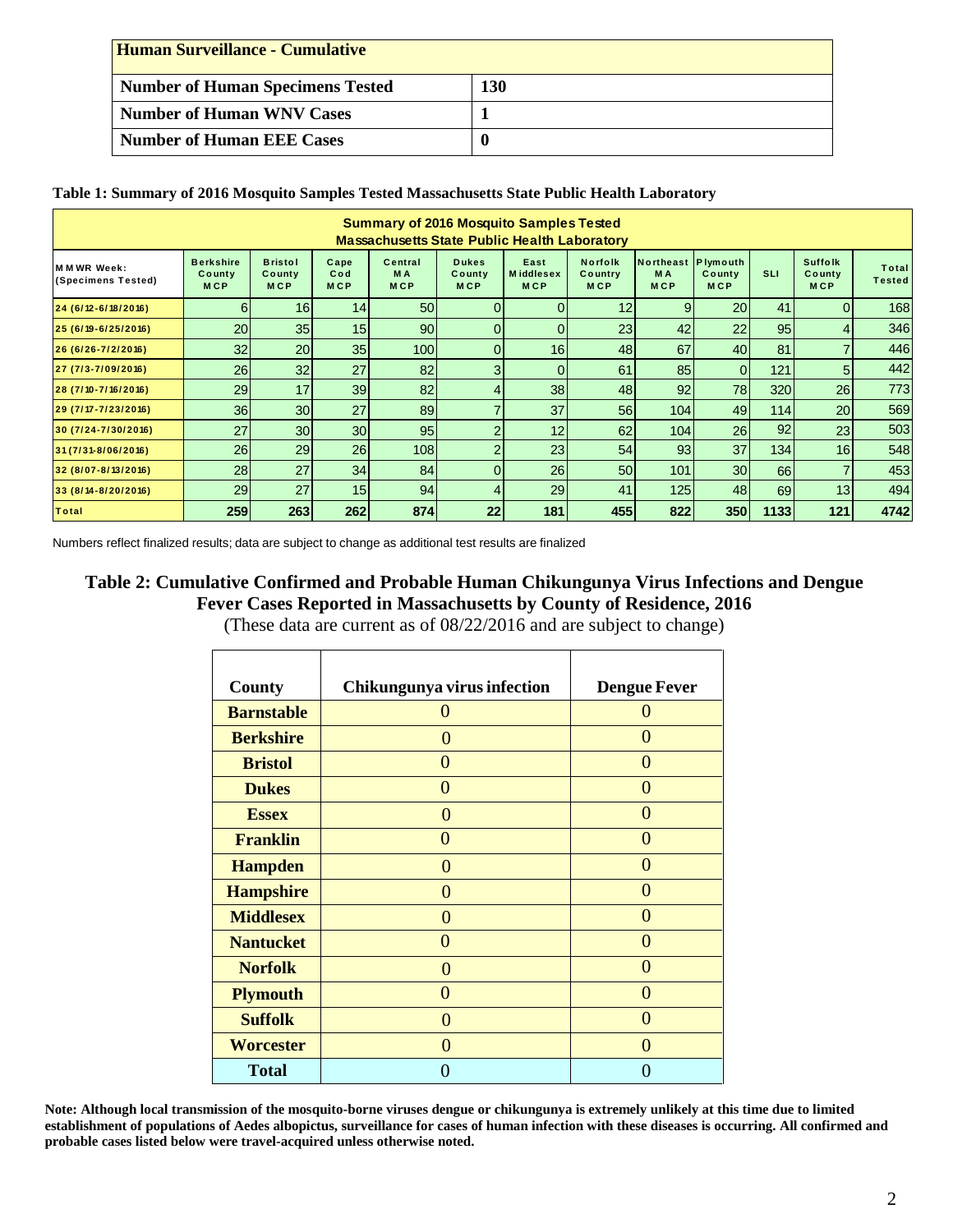

**Figure 1: Current WNV Risk Categories as described in Table 1 of the 2016 MDPH Surveillance and Response Plan**



**Figure 2: Current EEE Risk Categories as described in Table 2 of the 2016 MDPH Surveillance and Response Plan**